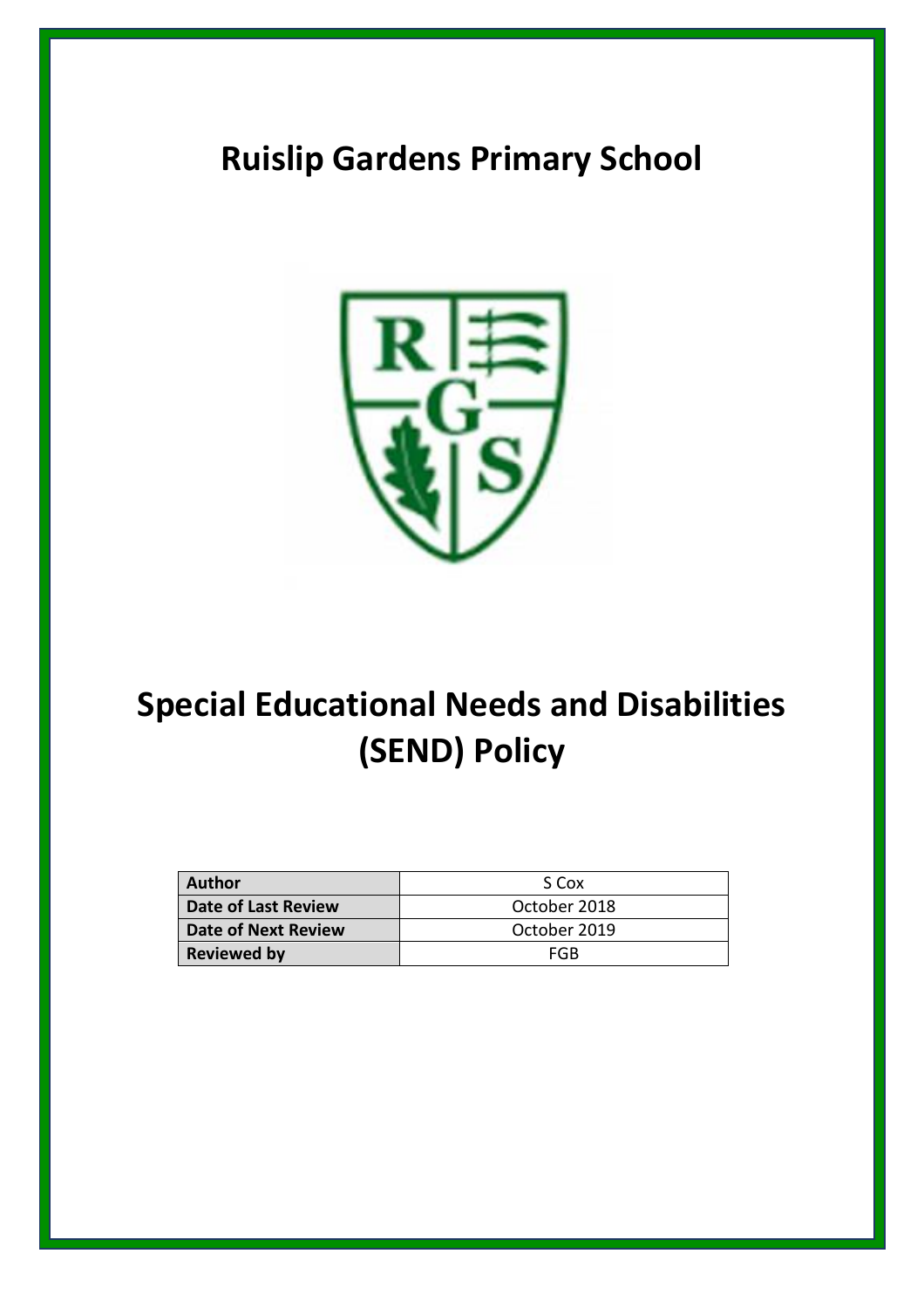## **Our Vision**

Ruislip Gardens Primary School is committed to the promotion of equality and diversity. Our children are considered to have Special Educational Needs and/or Disabilities if they have significantly greater difficulty than other children of the same age in one of the following four areas:

- Communication and Interaction
- Cognition and Learning
- Social, Emotional & Mental Health
- Sensory and/or Physical development.

Children's learning difficulties can show themselves in a variety of ways. Some are temporary, others more permanent. They may be mild, requiring minimal support, but others may be more serious, requiring more longterm intervention and greater support. Our school website provides a link to The Hillingdon Local Offer, which serves to increase access to services for parents & carers of children with SEN, disability or disadvantage. In this policy we detail how we aim to make provision for all such children at Ruislip Gardens.

## **Aims and Objectives**

- To work in partnership with children and their families at every stage of the SEND process;
- To create an environment that meets the needs of every child;
- To ensure that the Special Educational Needs and Disabilities of children are identified, assessed and provided for
- To make clear the expectations of all partners in the process;
- To identify the roles and responsibilities of staff in providing for children's Special Educational Needs and Disabilities
- To enable all children to have full access to all elements of the school curriculum

## **Educational Inclusion**

We respect the fact that children:

- have different educational and behavioural needs and aspirations
- require different strategies for learning
- acquire, assimilate and communicate information at different rates
- need a range of different teaching approaches and experiences

Teachers respond to children's needs by:

- providing support for children who need help with communication and language
- planning to develop children's understanding through the use of all available senses and experiences
- planning for children's full participation in learning, and in physical and practical activities
- helping children to manage their behaviour and to take part in learning effectively and safely
- helping individuals to manage their emotions, particularly trauma or stress, and to take part in learning Support staff assist teachers in responding to children's needs by:
	- sharing in the assessment of needs and planning of objectives
	- carrying out differentiated activities or programmes of work, with small groups or individuals, as specified by the teacher
	- using suitably modified resources or activities to help meet specific objectives

## **Roles and Responsibilities**

The Headteacher and Governing Body determine the school's general policy and resources allocation. The teaching staff are responsible for meeting SEND in their own class and liaise with the Inclusion Leader, who co-ordinates SEND within the school. At Ruislip Gardens Primary School the appointed Inclusion Leader is Mrs Cox. The Inclusion Leader:

- manages the day-to-day operation of the policy; co-ordinates the provision for and manages the responses to children's special needs
- supports and advises teachers and support staff
- maintains the school's SEND register and provision map
- contributes to and manages the records of all children with Special Educational Needs and Disabilities
- manages the school-based assessment and completes the documentation required by outside agencies and the Local Authority
- acts as the link with external agencies and other support agencies;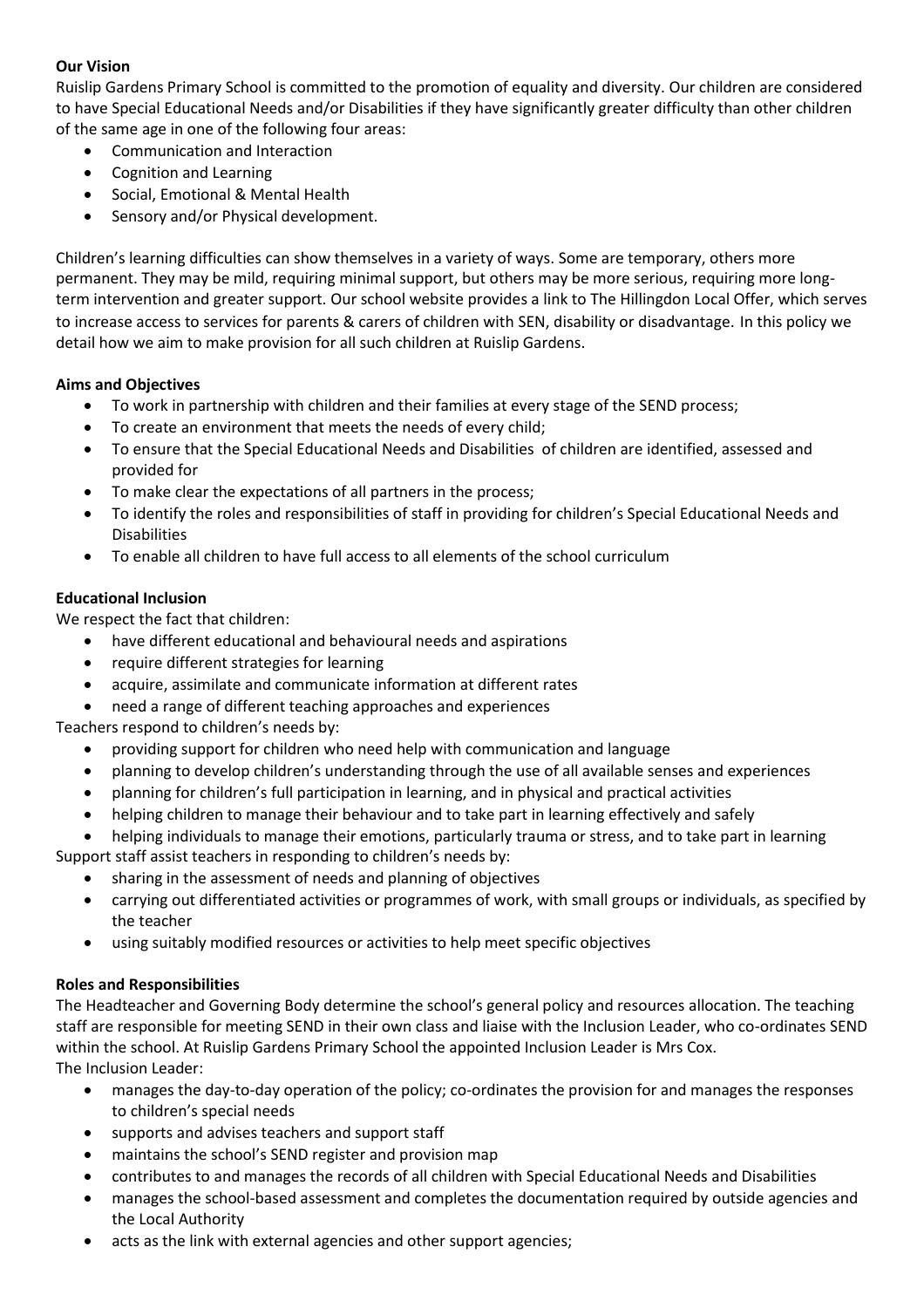- acts as the link with parents/carers
- maintains resources and a range of teaching materials to enable appropriate provision to be made
- monitors and evaluates the Special Educational Needs and Disabilities provision and reports to the Governing Body
- manages a range of resources, human and material, linked to children with Special Educational Needs and Disabilities.

#### **The Role of the Governing Body**

Working within available resources the Governing Body does its best to secure the necessary provision for any pupil identified as having Special Educational Needs and/or Disabilities. The governors ensure that all teachers are aware of the importance of providing for these children. The Governing Body will determine a representative to be the link SEND Governor with a responsibility for liaising regularly with the Inclusion Leader and being familiar with SEND policies and practices in the school.

#### **Allocation of Resources**

The Headteacher is responsible for the operational management of the specified and agreed resourcing for special needs provision within the school, including the provision for children with Education, Health & Care plans. The Headteacher/Inclusion Leader agrees with staff how to use funds directly related to needs and this is linked to the school development plan.

#### **Assessment**

Early identification of Special Educational Needs and Disabilities is vital. The Class Teacher informs the parents/carers at the earliest opportunity to alert them to concerns and attempt to enlist their active help and participation. The Class Teacher and the Inclusion Leader assess and monitor the children's progress in line with existing school practices. If children are not able to access the curriculum at the age appropriate level for their year group, Class Teachers will provide differentiated learning opportunities using curriculum materials from outside of the usual year group. The Inclusion Leader works closely with parents/carers and staff to plan an appropriate programme of intervention and support. The assessment of children reflects as far as possible their participation in the whole curriculum of the school. The Class Teacher and the Inclusion Leader can break down the assessment into smaller steps in order to aid progress and provide detailed and accurate indicators.

#### **The SEND Process**

The process:

- Encourages the participation of pupils and their families;
- Integrates the work of Education, Health and Care providers;
- Follows a cyclical, graduated approach. The school uses the following graduated approach to respond to children's special educational needs:

## **1. Identifying a pupil as a 'Raise the Concern'**

Where a pupils' attainment or progress is cause for concern teachers will share their concern with the child's parents/carers and keep them regularly updated. The concern will be raised with the Inclusion Leader who will monitor the quality of teaching and learning these children receive and they may be offered some additional support. Their progress will be closely monitored and evidenced. Parents/carers will be invited to discuss these concerns with the Class Teacher.

## **2. Personalised Learning Plans (PLPs)**

If concerns persist the Class Teacher will be supported by the Inclusion Leader to identify up to 3 targets for the child to focus on. Teachers will receive guidance about the strategies to use to support pupils towards meeting their targets. Parents/carers will be invited to discuss these targets with the Class Teacher. The targets will be monitored and evidenced over a number of weeks and then reviewed. Parents/carers will be invited to meet with the Class Teacher to review the progress made.

## **3. Placing children on the school's SEND Provision Map and SEND register.**

If targets are not being met and there is concern that 'everyday' quality teaching is not enough to support the needs of the child then it may be decided that additional provision is required and specific learning programmes (in addition to those usually on offer in the classroom) are drawn up by the Class Teacher and Inclusion Leader. The